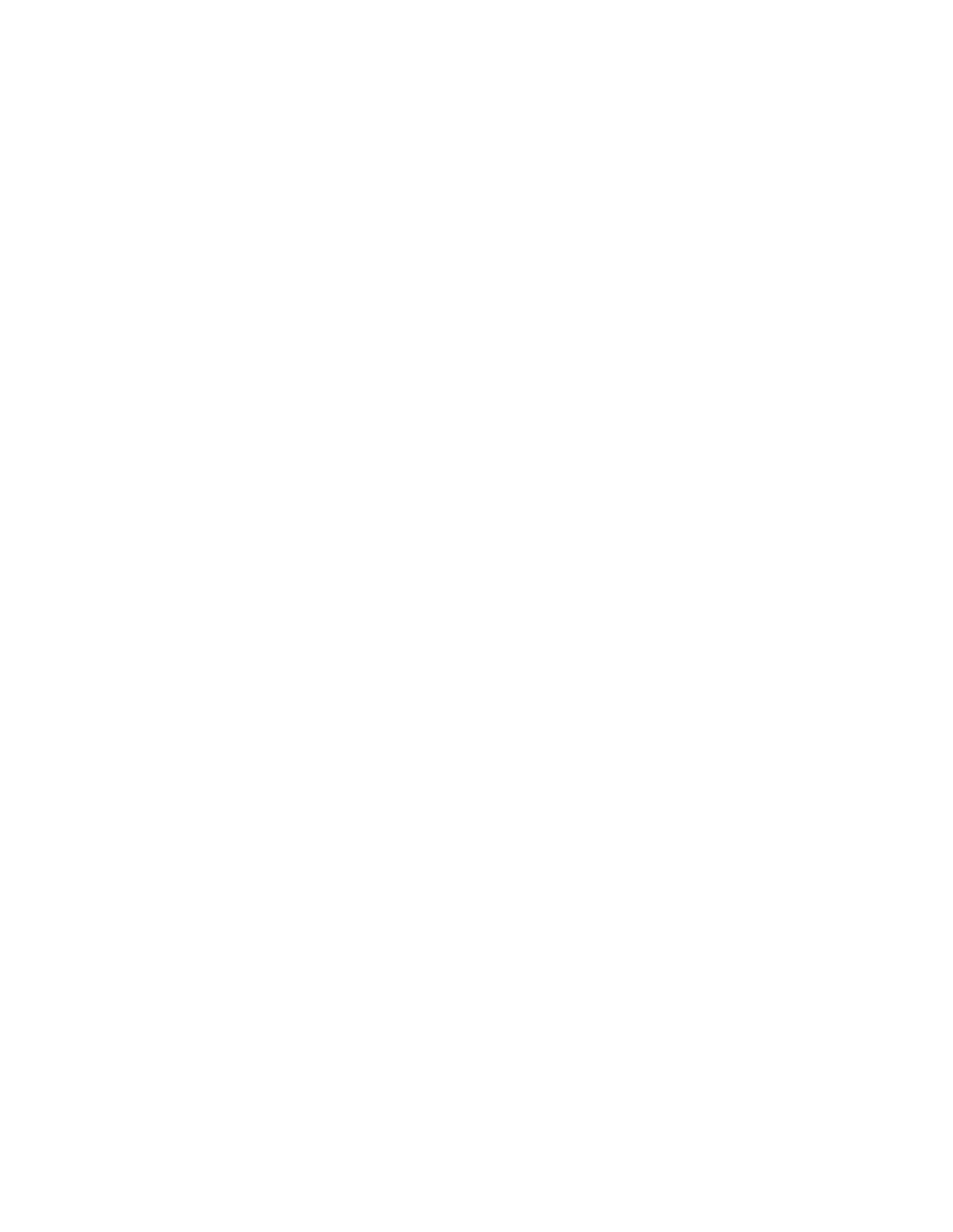Suggested dates of writing for each Gospel: Matthew – written as early as 50 AD Mark – in the early  $50\text{'s} - AD$ Luke –  $60-61$  AD John – 80-90 AD

In reviewing Matthew, let's turn to a few verses and briefly comment: Matt. 1:1 - *The book of the genealogy of Jesus the Messiah, the Son of David, the Son of Abraham*

Jesus is THE anointed One (Psa. 2: Isa. 61:1-2), the Messiah through David's kingly line, from the tribe of Judah, a physical descendant of Abraham, Isaac, and Jacob.

Matt. 2:1b-2 - …*wise men from the East came to Jerusalem, 2 saying, 'Where is He who has been born King of the Jews? For we have seen His star in the East and have come to worship Him.'*

The Magi traveled to JERUSALEM (NOT Bethlehem) and asked where is He who is born "King of the Jews"?

Matt. 3:1-3 - *In those days John the Baptist came preaching in the wilderness of Judea, 2 and saying, 'Repent*, *for the kingdom of heaven is at hand!'* (the KING is near)*" 3 For this is he who was spoken of by the prophet Isaiah, saying: 'The voice of one crying in the wilderness: 'Prepare the way of the LORD* (JEHOVAH; YHWH)*; make His paths straight.*"

In John's day, Israel continued to experience oppression from the Gentile nations. They had been oppressed by Babylon, Persia, Greece...and now ROME!

There was persecution…and there was HOPE. The ministry of John signaled more Messianic fervor!

John called out to them, "Repent"! Throughout the OT, God called on Israel, as a nation, to turn to Him (Isa. 55….)

Matt. 3 - At Jesus' baptism, GOD DECLARED JESUS THE SON OF GOD (Psalm 2; Prov. 30:4; Isa. 9:6).

Matt. 4 – Then Jesus was led up by the Spirit into the wilderness to confront Satan! The attacks hurled at Jesus were for the purpose of causing Him to bypass the cross and not die for mankind!!!! BUT during this time in the wilderness, because Jesus didn't succumb to Satan's attacks because Jesus is holy, He has no sin nature, JESUS PROVED TO BE THE SON OF GOD and there was VICTORY!

Matthew 4:12 - *Now when Jesus heard that John had been put in prison, He departed to Galilee.*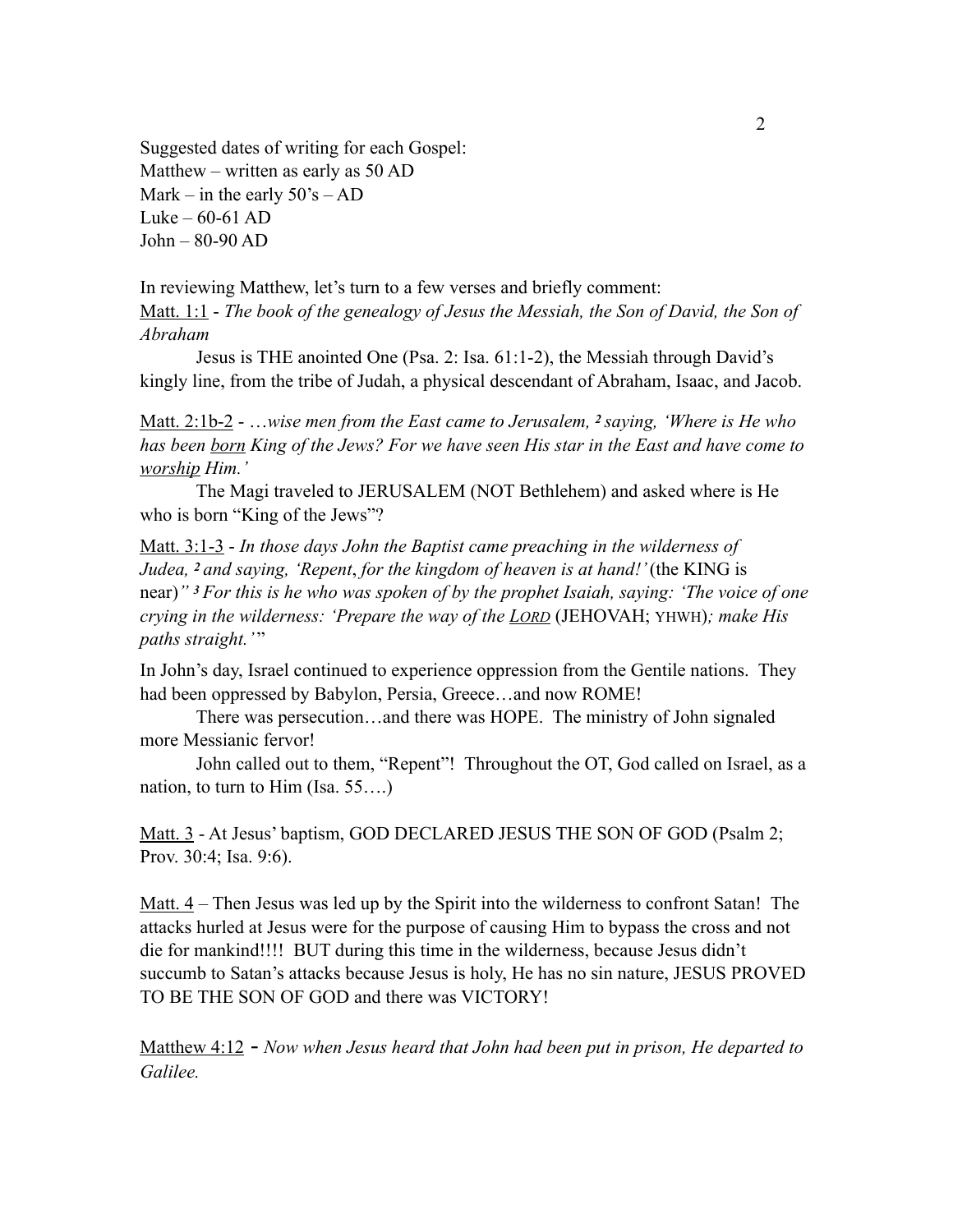So, what do you think? What are you observing? Jesus was baptized and then confronted Satan. And, now we're reading that He left Judea? It seems that Jesus'

departure is connected with John's imprisonment. We're not told in Matt. 4:12, however, why John was imprisoned.

WAIT!! Isn't there more information about John and further interaction with the Jewish religious leadership? Isn't there more information regarding where Jesus ministered shortly after He was baptized?

REMEMBER, Matthew makes no attempt at following a strict chronology. A **comparison of the gospels** reveals that Matthew freely placed events out of order. In comparing the gospels, perusing Mark, Luke, and John, we realize that perhaps a bit over a year passed between Matthew 4:11 and Matthew 4:12. What happened in that space of a year?In your study time, for continuity, read John 1:19 through John 4:45.

 Within that approximately one-year gap of time, John began directing his own disciples to Jesus.

John 1:35b-39 - …*John stood with two of his disciples. 36 And looking at Jesus as He walked, he said, 'Behold the Lamb of God!'* 

*The two disciples heard him speak, and they followed Jesus.* 

John highlights the sacrifice of Jesus, the perfect Passover Lamb! And, two of John's disciples follow Jesus!

*<sup>38</sup>Then Jesus turned, and seeing them following, said to them, 'What do you seek?' They said to Him, 'Rabbi' (which is to say, when translated, Teacher), 'where are* 

*You staying?' 39 He said to them, 'Come and see.' They came and saw where He was staying, and remained with Him that day (now it was about the tenth hour).* 

To the Jews, sunrise was approximately 6 a.m. Jesus' encounter with these disciples of John was approx. 4 p.m. *(now it was about the tenth hour)* 

Who are these two disciples of John who followed Jesus?

John 1:40 - *One of the two who heard John speak, and followed Him, was Andrew, Simon Peter's brother.*

Re: the two who followed Jesus, we have Andrew and we have – John. John, the Apostle John, the John who wrote the Gospel of John…doesn't mention himself by name. We see the humility of John.

 John's disciples, Andrew and John, asked Jesus "Where are you staying?" (John 1:38). Jesus responded with, "Come and see."

3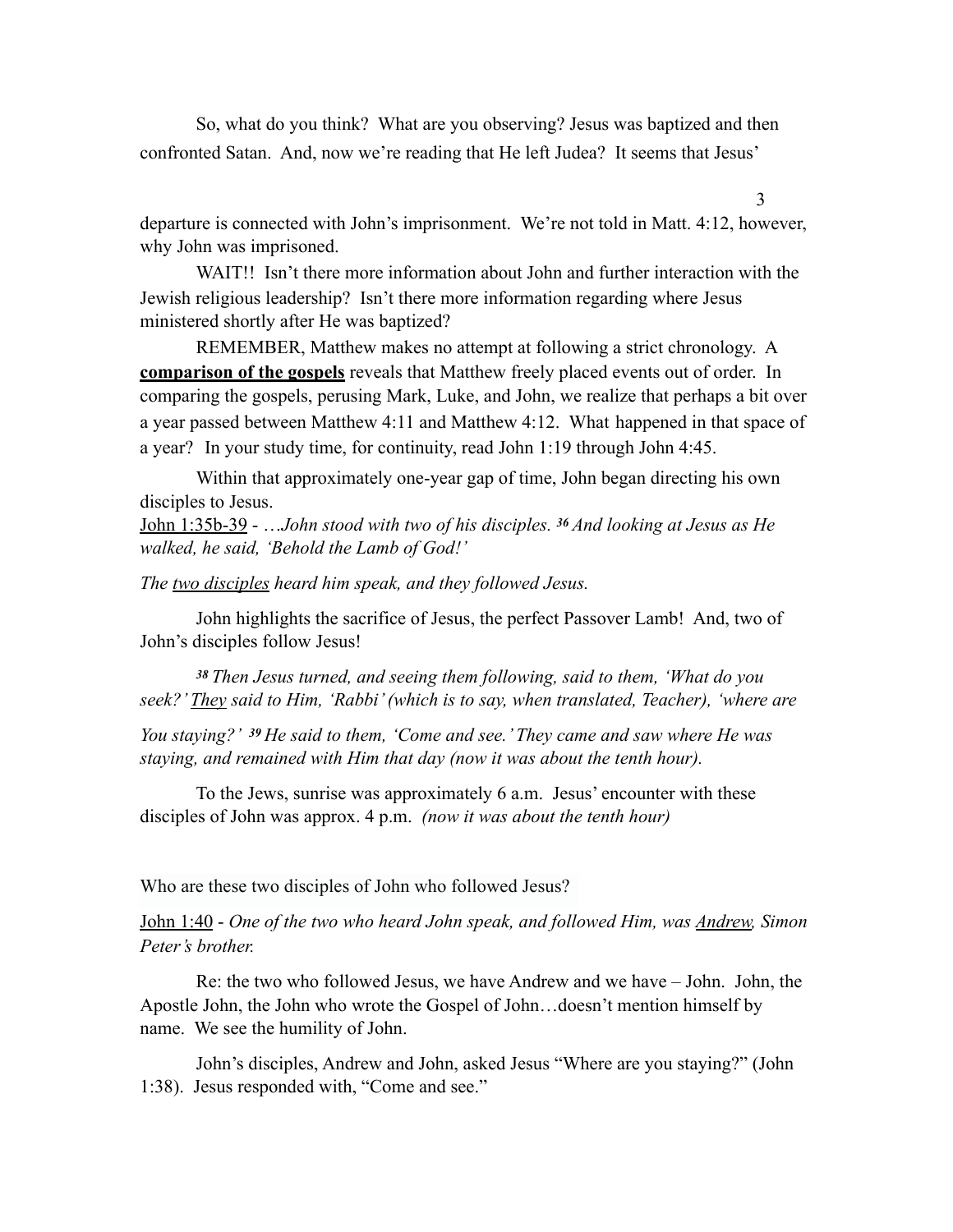"Come and see" doesn't seem to be the official call. Perhaps it was an invitation to examine Him more closely. We read the official calling of the disciples after these events in Matt. 4:18-22, Matt. 9:9. In Matt. 10:1-4 we read a listing of the disciples.

John 1:41 – Andrew *first found his own brother Simon, and said to him, 'We have found the Messiah' (which is translated, the Christ)* (THE ANOINTED*). 42 And he brought him to Jesus. Now when Jesus looked at him, He said, "You are Simon the son of Jonah. You shall be called Cephas" (which is translated, a Stone).* 

Think of what Jesus was telling Simon Peter at this first meeting – "I'm going to change who you are"! Jesus transforms us into what He wants us to become!

The next day Jesus "found" Philip (John 1:43) to whom Jesus said, "Follow Me." And Philip immediately found Nathanael!! (NOTE: Nathanael is also known as Bartholomew – only noted in Matthew, Mark, and Luke).

4

John 1:45 - …*we have found Him of whom Moses in the law, and also the prophets, wrote – Jesus of Nazareth, the son of Joseph.* 

John 1:46a – Nathanael said to Philip, *…Can anything good come out of Nazareth?*  Slightly sarcastic/prejudice.

Nazareth had a bad reputation! How in keeping with God's ways… God tells us *My thoughts are not your thoughts; your ways are not my ways. For as the heavens are higher than the earth, so are My ways higher than your ways, and My thoughts than your thoughts* (Isa. 55:8-9) And so, God sent the angel Gabriel to a virgin from Nazareth… known for its immortality. And this virgin would have a child out of wedlock. And God placed His Son in this germ of a town! We need to look beyond our setting. God transforms and calls us to a life of faith – to trust in Him!!!

Nathanael responded to Philip, *can anything good come out of Nazareth?*

John 1:46b-51 - …*Philip said to him, 'Come and see.' 47 Jesus saw Nathanael coming toward Him, and said of him, 'Behold, an Israelite indeed, in whom is no deceit!' <sup>48</sup>Nathanael said to Him, 'How do You know me?'* 

 Nathanael essentially told Jesus, "Yup, that's who I am!" (Which OT individual was known for his manipulative, deceitful ways? Jacob whose name was changed to Israel!) *Jesus answered and said to him, 'Before Philip called you, when you were 'under the fig tree', I saw you.' 49 Nathanael answered and said to Him, 'Rabbi, You are the Son of God! You are the King of Israel!'*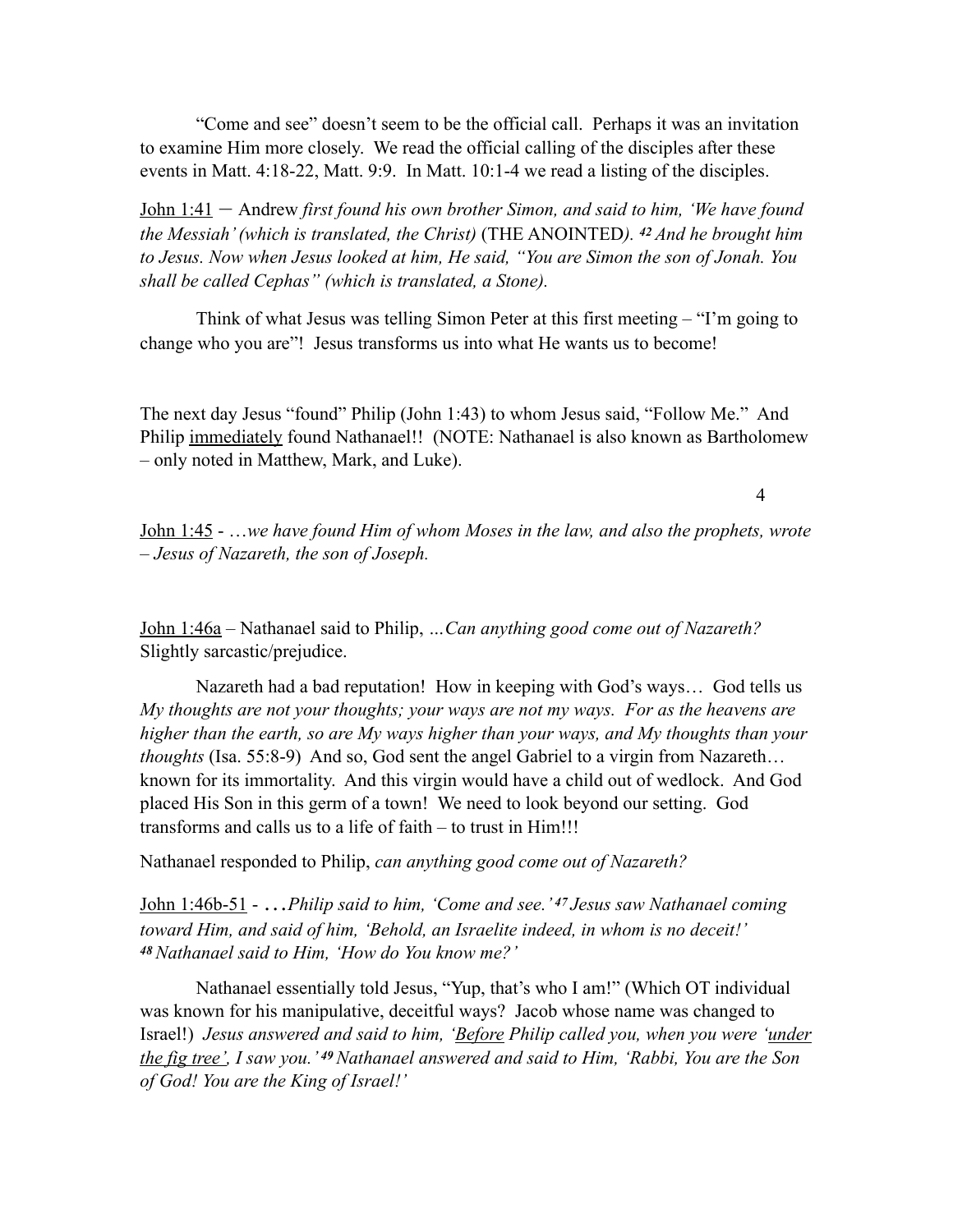What transformation had occurred in Nathanael's mind and heart for him to move from cynicism to proclaiming the truth of Scripture following Jesus speaking one insightful sentence – relaying Who He is? How much "before Philip called" Nathanael did Jesus see Nathanael? And, what's the significance regarding the fig tree?

 Fig trees can grow to be extremely tall with large, up to 24 inches long, shinygreen oblong leaves. Sounds as if you can be quite hidden sitting under a fig tree. And, Jesus saw Nathanael. But, a bit more…. Disciples of Rabbis in first century Israel would follow their rabbi as he walked throughout Israel – as he taught. Scripture describes learning from a rabbi/a teacher as "sitting at his feet."

Luke 10:39 – Martha of Mary, Martha, and Lazarus…Martha…*had a sister called Mary, who also sat at Jesus' feet and heard His word.* 

The Apostle Paul spoke of the Rabbi who had taught him…Acts 22:3 - *I am indeed a Jew, born in Tarsus of Cilicia, but brought up in this city at the feet of Gamaliel*  (Rabbi Gamaliel – a well-known Rabbi in Paul's day)*, taught according to the strictness of our fathers' law….* 

Cultural books on Judaism document that sitting at the rabbi's feet occurred in synagogues…but it was also carried out under the fig tree because of the shade it provided and because the fruit of the tree was sweet. "Under the fig tree" became an idiom for one who sits under the Rabbi's sweet instruction and wisdom.

*<sup>50</sup>Jesus answered and said to him, 'Because I said to you, 'I saw you under the fig tree,' do you believe? You will see greater things than these.' 51 And He said to him, 'Most assuredly, I say to you, hereafter you shall see heaven open, and the angels of God ascending and descending upon the Son of Man.'* Might this have been the passage

5

Nathanael was reading in Genesis 28:10-17 when Jesus saw him? In the Genesis 28, Jacob dreams of a ladder from earth to heaven and the angels were ascending and descending upon it. Jesus told Nathanael that He/Jesus is the ladder – the link between heaven and earth.

 The "Son of Man" does not convey "the perfect man," or "the ideal man," or "the common man." The "Son of Man" speaks of Jesus' deity!

Daniel 7:13-14 - *I was watching in the night visions, and behold, One like the Son of Man, coming with the clouds of heaven! He came to the Ancient of Days, and they brought Him near before Him. 14 Then to Him was given dominion and glory and a kingdom, that all peoples, nations, and languages should serve Him. His dominion is an everlasting dominion, which shall not pass away, and His kingdom the one which shall not be destroyed.*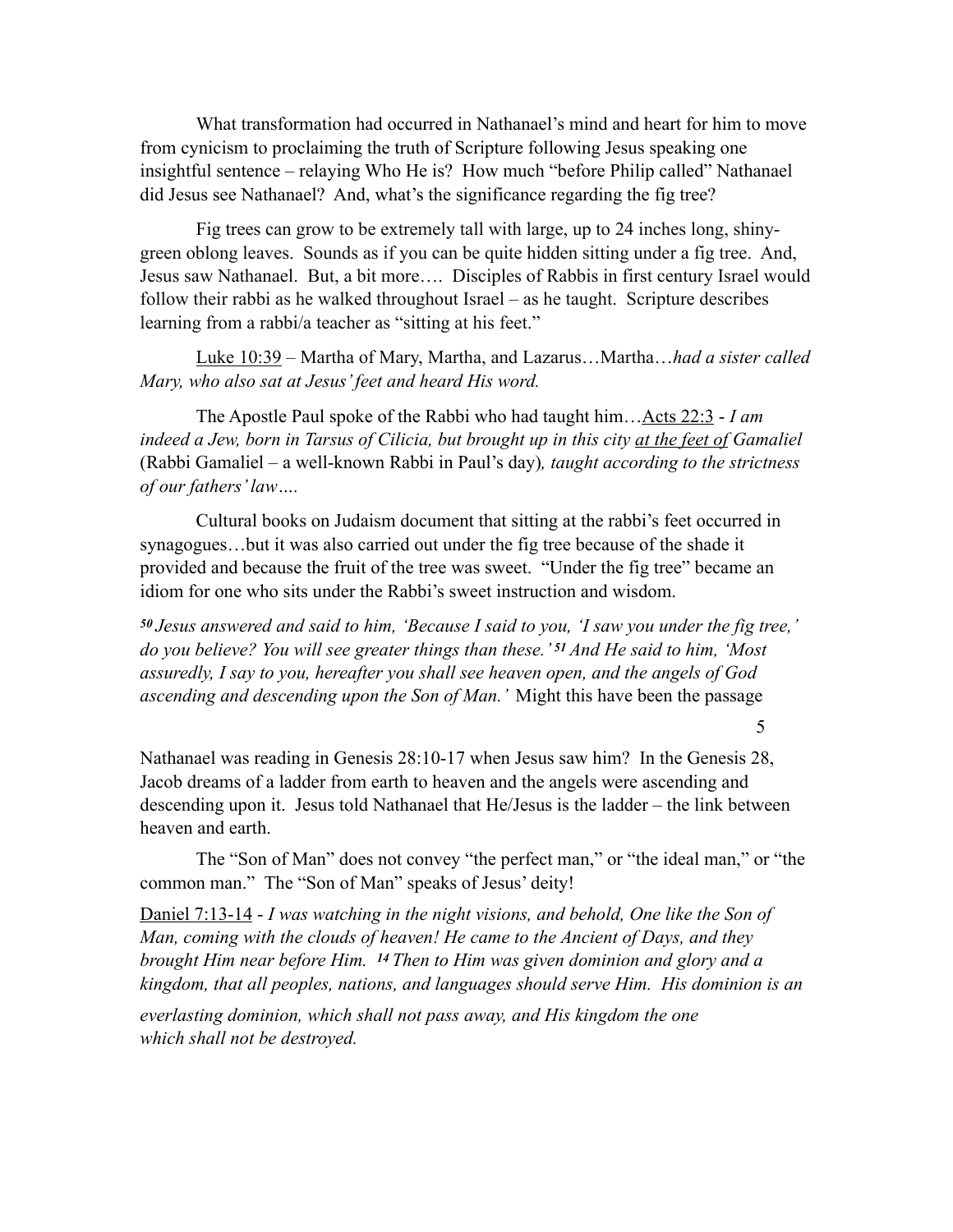## THE GOSPEL OF MATTHEW; YOUR KINGDOM COME…ON EARTH – WINTER/ SPRING SEMESTER

JROC - Week 3 – The Wedding in Cana of Galilee

January 23, 2022

The Gospel of John tells us that Jesus, with those who would follow Him, then left Judea to journey into Galilee. And this trip to Galilee was prior to John's imprisonment and prior to His departure to Galilee in Matt. 4:12. We must continue with the John sequence for now.

John 2:1 - …*there was a wedding in Cana of Galilee….* We are primarily going to reside in the Gospel of Matthew during our study this semester. But, we need to understand Jesus' route as there is much foundational information that is found in the Gospels of John and Luke.

John 2:1-11 - *On the third day* (from what transpired in John 1 and *there was a wedding in Cana of Galilee, and the mother of Jesus was there (perhaps a relative's wedding) <sup>2</sup>Now both Jesus and His disciples were invited to the wedding. 3 And when they ran out of wine, the mother of Jesus said to Him, 'They have no wine.'* (Running out of wine was a major social faux pas…bringing social disgrace upon the hosts.) *<sup>4</sup>Jesus said to her, 'Woman* (an endearing term)*, what does your concern have to do with Me? My hour has not yet come.'* (Jesus was on a timetable). *<sup>5</sup>His mother said to the servants, 'Whatever He says to you, do it.' 6 Now there were set there six waterpots of stone, according to the manner of purification of the Jews, containing twenty or thirty gallons apiece. 7 Jesus said to them, 'Fill the waterpots with water.' And they filled them up to the brim. 8 And He said to them, 'Draw some out now, and take it to the master of the feast.' And they took it. 9 When the master of the feast had tasted the water that was made wine, and did not know where it came from (but the servants who had drawn the water knew), the master of the feast called the bridegroom. 10 And he said to him, 'Every man at the beginning sets out the good wine, and when the guests have well drunk, then the inferior. You have kept the good wine until now!'* **11** *This beginning of signs Jesus did in Cana of Galilee, and manifested His glory; and His disciples believed in Him.* 

Jesus performed a "sign". We read of "signs" in the OT. "Signs" authenticated the message of Moses and of the prophets (Ex. 4:8-9; Ex. 4:28-30; Ex. 7:3; Ex. 10:1-2; Isa. 20:3).

The signs Jesus performed testified to the divine authenticity of his message and also testified to the reality that JESUS is the divine message – the very Word of God (John 1:1).

This was Jesus' first miracle. Why was it significant?

• It was a miracle of creation – Jesus made wine out of water. Only God creates.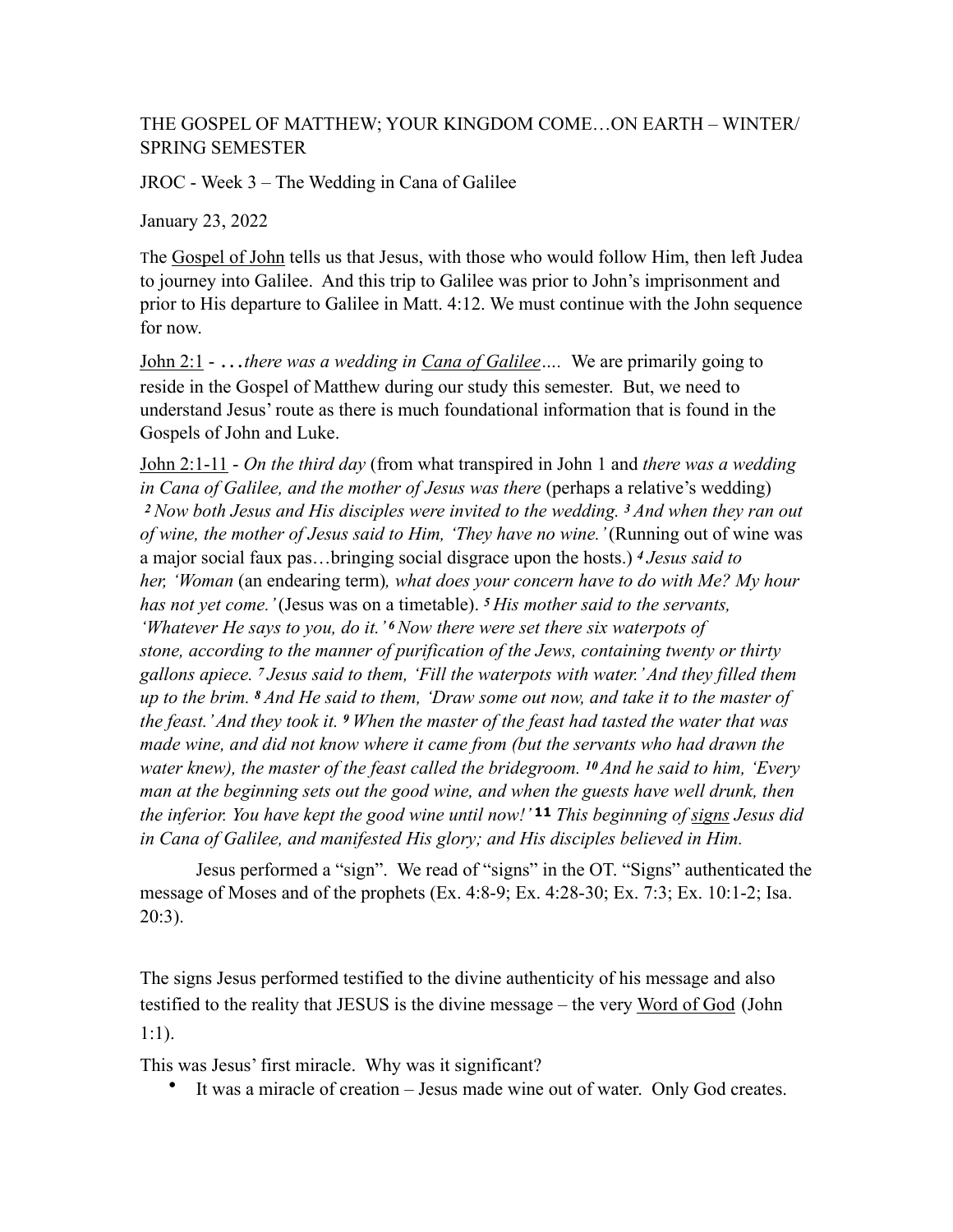• Jesus performed His first miracle at a Wedding! Through this miracle, Jesus is sanctifying marriage which speaks to the union between God and Israel (Jer. 3:14; Isa. 54:15; Eze. 16:8). Jesus is blessing the marriage celebration.

The marriage relationship speaks to true JOY in the Scriptures.

o In Jer. 16:9 - God told Israel that because of their sin of idolatry, He *would cause to cease from this place, before your eyes and in your days, the voice of mirth and the voice of gladness, the voice of the bridegroom and the voice of the bride.*

7

o Jesus began His public ministry at a wedding offering joy as the "Bridegroom" within God's plan of redemption!

 $\circ$  Isa. 62:4-5 – God, in speaking to Jerusalem of RESTORATION, tells them - *You shall no longer be termed Forsaken, nor shall your land any more be termed Desolate; but you shall be called Hephzibah* (My delight is in her)*, and your land Beulah* (married)*; for the LORD delights in you, and your land shall be married. 5 For as a young man marries a virgin, so shall your sons marry you; and as the bridegroom rejoices over the bride, so shall your God rejoice over you.* 

■ And, this speaks to the wonderful relationship the Messiah will have with His bride – the redeemed - during the Millennial Kingdom which is the kingdom of God on earth.

o Jesus' first miracle/sign during His earthly ministry, points to the MARRIAGE SUPPER of the Lamb in the Millennial Kingdom and of our union with Him (Isa. 25:6; Matt. 8:11). And, at that marriage supper of the Lamb after Jesus establishes His kingdom on earth at His Second physical coming, Gentiles and Jews will feast together (Matt. 8:11)

• Jesus' miracle of the provision of wine proved His Messiahship. The prophets had written in the Tanakh that during the Millennial Kingdom, when the Messiah would rule and reign – wine would flow liberally (Isa. 25:6; Jer. 31:12; Hosea 14:7).

• Jeremiah had foretold that in the Messianic age "they will rejoice in the bounty of the LORD—the grain, the new wine . . ." (*Jeremiah 31:12*). Amos said, regarding the RESTORATION of Israel in the Millennial Kingdom, that Israel "will plant vineyards and drink their wine" (**Amos 9:14**).

• Matt. 26:29 - *But I say to you, I will not drink of this fruit of the vine from now on until that day when I drink it new with you in My Father's kingdom.*

There was another miracle that occurred at the wedding…